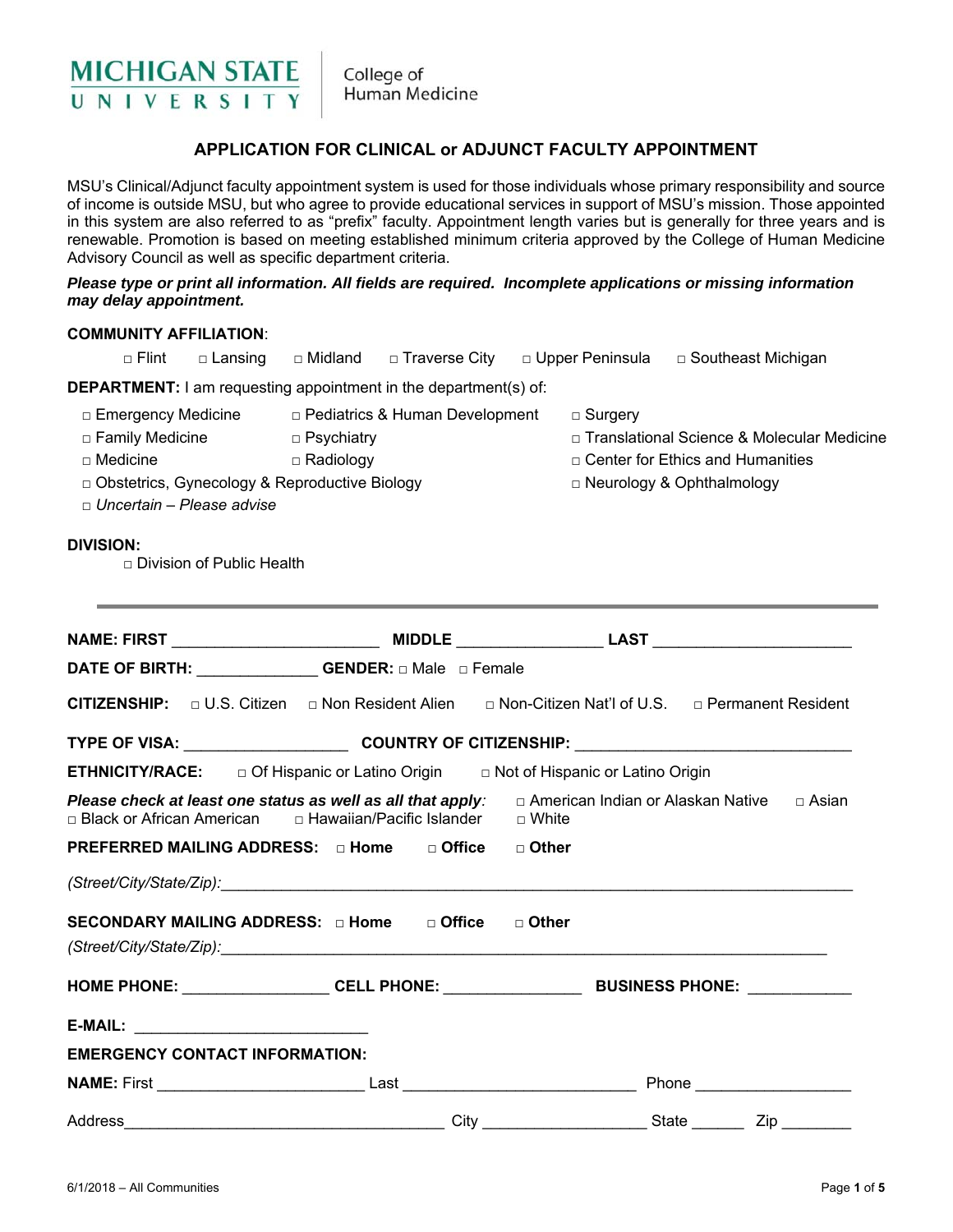| <b>EDUCATION:</b>                                                                                   |                                                                                                                             |                                                        |                     |  |  |  |
|-----------------------------------------------------------------------------------------------------|-----------------------------------------------------------------------------------------------------------------------------|--------------------------------------------------------|---------------------|--|--|--|
| Degree 1:                                                                                           |                                                                                                                             | Degree 2:                                              |                     |  |  |  |
|                                                                                                     | Most Relevant Highest Degree ______________________                                                                         | Most Relevant Highest Degree __________________        |                     |  |  |  |
|                                                                                                     |                                                                                                                             |                                                        |                     |  |  |  |
|                                                                                                     |                                                                                                                             | School (Institution) _________________________________ |                     |  |  |  |
|                                                                                                     |                                                                                                                             |                                                        |                     |  |  |  |
| <b>POSTGRADUATE TRAINING:</b><br><b>INTERNSHIP:</b>                                                 |                                                                                                                             |                                                        | Dates _____________ |  |  |  |
|                                                                                                     |                                                                                                                             |                                                        |                     |  |  |  |
| <b>RESIDENCY:</b>                                                                                   |                                                                                                                             |                                                        |                     |  |  |  |
|                                                                                                     | Specialty <b>Example 2018</b> Institution <b>CONSECT AND THE INSURANCE OF A SET AND RESERVE AT A LIGATION OF A LIGATION</b> |                                                        |                     |  |  |  |
| <b>FELLOWSHIP:</b>                                                                                  |                                                                                                                             |                                                        |                     |  |  |  |
|                                                                                                     |                                                                                                                             |                                                        |                     |  |  |  |
|                                                                                                     | NATIONAL PROVIDER ID __________________                                                                                     |                                                        |                     |  |  |  |
| <b>MEDICAL LICENSE:</b>                                                                             |                                                                                                                             |                                                        |                     |  |  |  |
| License Number ________________________________State ______________Date Issued ____________________ |                                                                                                                             |                                                        |                     |  |  |  |
|                                                                                                     |                                                                                                                             |                                                        |                     |  |  |  |
|                                                                                                     |                                                                                                                             |                                                        |                     |  |  |  |
|                                                                                                     | <b>BOARD ELIGIBILITY/ CERTIFICATIONS:</b>                                                                                   |                                                        |                     |  |  |  |
|                                                                                                     |                                                                                                                             |                                                        |                     |  |  |  |
|                                                                                                     |                                                                                                                             |                                                        |                     |  |  |  |
|                                                                                                     |                                                                                                                             |                                                        |                     |  |  |  |
|                                                                                                     | Are you privileged and credentialed at a medical facility? $\Box$ Yes $\Box$ No                                             |                                                        |                     |  |  |  |
|                                                                                                     | Facility where you have been credentialed and have privileges                                                               |                                                        |                     |  |  |  |
|                                                                                                     |                                                                                                                             |                                                        |                     |  |  |  |
|                                                                                                     |                                                                                                                             |                                                        |                     |  |  |  |
|                                                                                                     |                                                                                                                             |                                                        |                     |  |  |  |
| <b>PREVIOUS ACADEMIC EXPERIENCE:</b>                                                                |                                                                                                                             |                                                        |                     |  |  |  |
|                                                                                                     |                                                                                                                             |                                                        |                     |  |  |  |
|                                                                                                     |                                                                                                                             |                                                        |                     |  |  |  |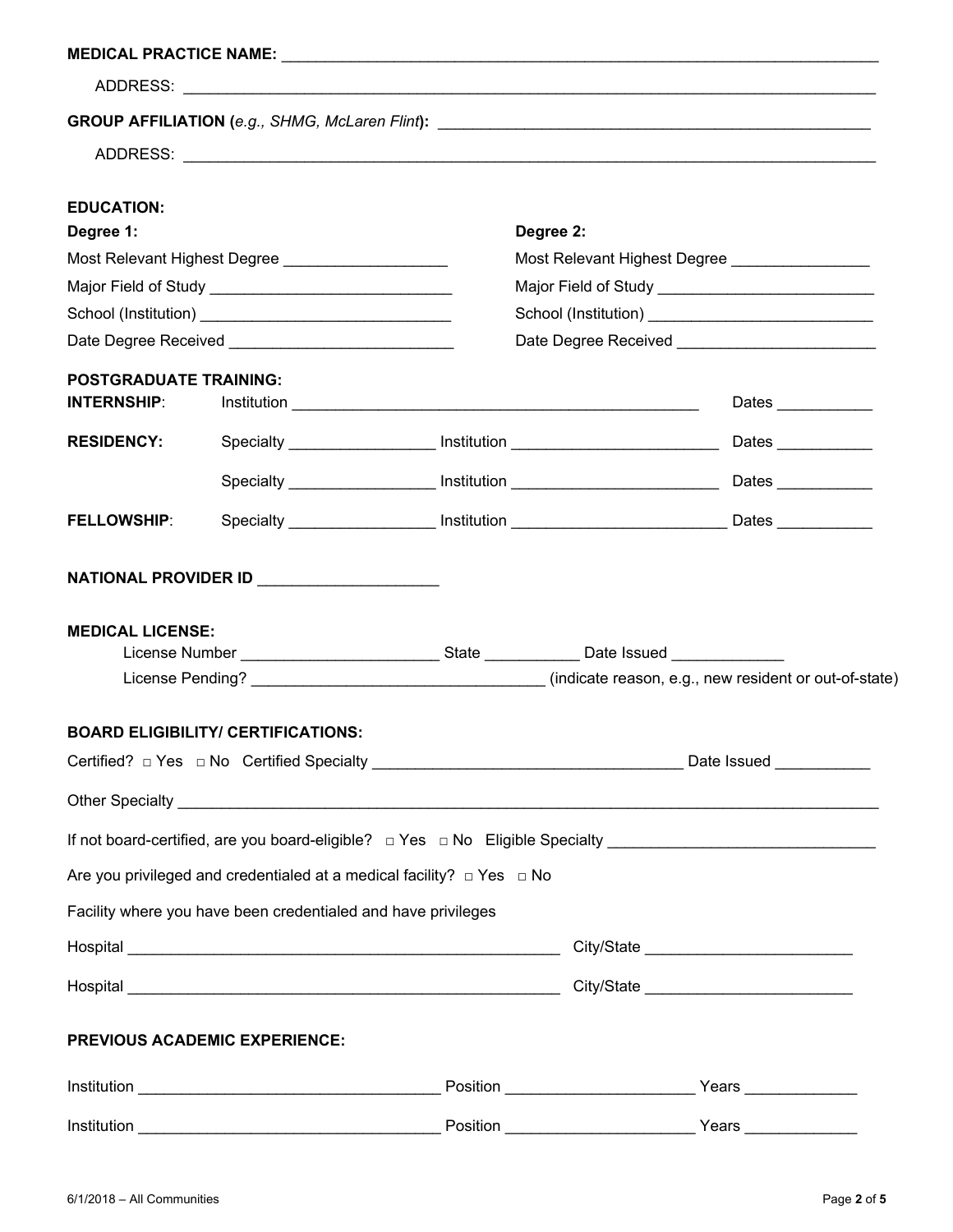#### **Please indicate the area(s) of academic service you are most interested in providing:**

- □ Clinical & Non Clinical Teaching *(Ex. clinical setting, small group facilitation, portfolio review, simulation feedback, etc.)*
- □ Career Mentoring
- $\Box$  Interview preparation for students prior to residency interviews
- $\Box$  Admission interviews
- □ Research and scholarly activity
- $\Box$  Evaluating students in simulations and oral exams
- □ Tutoring

Please note that faculty are expected to work with CHM students or in academic pursuits on behalf of the college for a minimum of 40 hours per year including time spent training students during regularly scheduled clinical time. Examples of how faculty can meet these requirements working with students during regularly scheduled clinical time are included below:

1 ECE student (24 hours per year) and 1 clerkship student per year (hours dependent on specialty)

- 2 ECE students (each student is 24 hours per year)
- 1 LCE student (hours dependent on specialty)

\_\_\_\_\_\_\_\_\_\_\_\_\_\_\_\_\_\_\_\_\_\_\_\_\_\_\_\_\_\_\_\_

 $\overline{\phantom{a}}$  , and the set of the set of the set of the set of the set of the set of the set of the set of the set of the set of the set of the set of the set of the set of the set of the set of the set of the set of the s

\_\_\_\_\_\_\_\_\_\_\_\_\_\_\_\_\_\_\_\_\_\_\_\_\_\_\_\_\_\_\_\_

4 MCE students (each student is 12 hours/week for 1-week rotations per year)

**ANY RELATIVE EMPLOYED BY MSU?** □ Yes □ No \*(If yes, name, relationship, title, department)

### **DISCLOSURE OF SIGNIFICANT FINANCIAL INTERESTS RELATED TO MSU**

Do you, your spouse, domestic partner, dependent children and/or other dependents residing with you have any financial interest **related to your MSU responsibilities**? **□** Yes **□** No

 $\mathcal{L}_\mathcal{L} = \{ \mathcal{L}_\mathcal{L} = \{ \mathcal{L}_\mathcal{L} = \{ \mathcal{L}_\mathcal{L} = \{ \mathcal{L}_\mathcal{L} = \{ \mathcal{L}_\mathcal{L} = \{ \mathcal{L}_\mathcal{L} = \{ \mathcal{L}_\mathcal{L} = \{ \mathcal{L}_\mathcal{L} = \{ \mathcal{L}_\mathcal{L} = \{ \mathcal{L}_\mathcal{L} = \{ \mathcal{L}_\mathcal{L} = \{ \mathcal{L}_\mathcal{L} = \{ \mathcal{L}_\mathcal{L} = \{ \mathcal{L}_\mathcal{$ 

If "Yes" please list the name of entities related to your MSU responsibilities in which you have a personal financial interest.

NOTE: You are not required to disclose travel that is reimbursed or sponsored by any of the following U.S.entities: government agencies; institutions of higher education; teaching hospitals or medical centers; or research institutes affiliated with a U.S. institution of higher education.

**PERSONAL CERTIFICATION: I understand that it is my responsibility to notify the university within thirty days of acquiring any new significant financial interest related to my responsibilities above or if the details/relationships with disclosed entities change. I may notify the university by contacting the College of Human Medicine Office of Faculty Affairs for assistance.** 

*PLEASE INCLUDE A CURRENT CURRICULUM VITAE WITH THIS APPLICATION*

*To the best of my knowledge, I certify that all information provided in this application is correct and by signing this application I agree to actively participate in academic service for CHM.* 

**Signature:** \_\_\_\_\_\_\_\_\_\_\_\_\_\_\_\_\_\_\_\_\_\_\_\_\_\_\_\_\_\_\_\_\_\_\_\_\_\_\_\_\_\_\_\_\_\_\_\_\_\_\_\_\_\_\_\_ **Date:** \_\_\_\_\_\_\_\_\_\_\_\_\_\_\_\_\_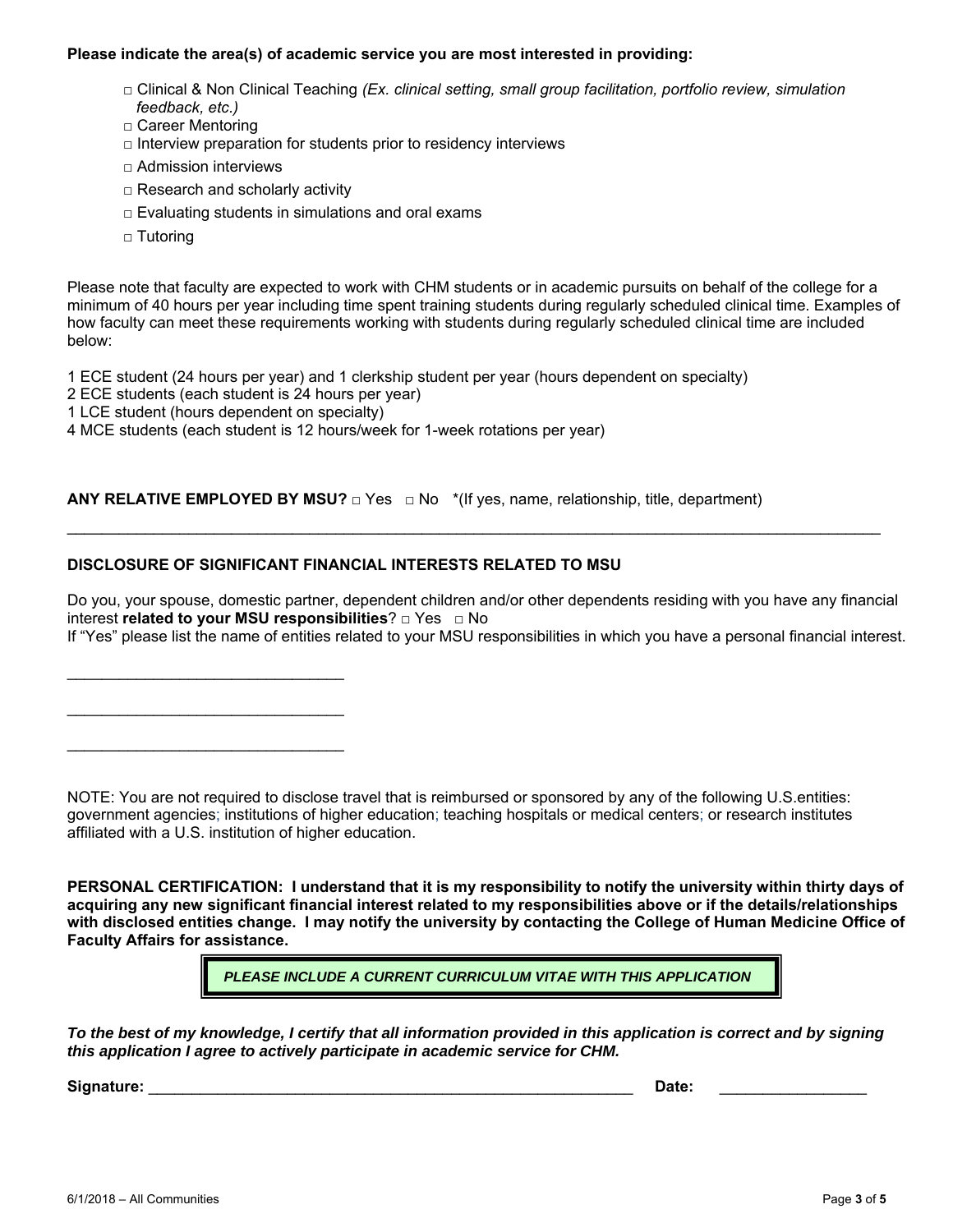## **Attachment A: Disclosure of Relevant Background Information Unpaid Faculty/Academic Staff Appointment**

Final approval for your appointment rests solely with the Department Chairperson. As part of the final approval process of your appointment, the University will conduct a criminal background check, including degree verification, or, in lieu of conducting a check for those with unpaid clinical appointments, may rely on the checks conducted by the hospital/medical facility where you volunteer for MSU and are privileged and credentialed, and/or hold regular employment. Any falsifications related to your degree or academic credentials may constitute grounds to revoke your offer of appointment.

Additionally, I must inform you that the decision to recommend an academic appointment takes into account all available information regarding an applicant's professional and personal conduct. Your appointment is contingent on the University having your cooperation in learning information needed to assess your candidacy. For this reason, the University requires you to disclose all relevant facts needed to give the University a full and fair understanding of any past conduct that could adversely affect your ability to fulfill successfully your responsibilities with the university, including:

1) professional misconduct or sanctions (e.g., debarment by a federal agency; any form of professional discipline or license restriction or surrender; and admission or determination that you have committed research misconduct);

2) any formal employment disciplinary action;

3) any civil rights violation that you admitted or were determined by a court or other adjudicative process to have committed (e.g., sexual or racial harassment or discrimination); and/or

4) any felony crime for which you were arrested and charged or any serious crime (e.g., drug distribution; sexual offenses; violence involving physical injury to another person; child abuse, molestation, or child endangerment; theft or embezzlement) for which the you were convicted or pled "no contest."

Finally, during the course of your appointment, if any of these arrests, conviction or events occur, you are required to self-disclose this information within 72 hours or at the earliest possible opportunity via the Michigan State University Self-Disclosure Form located on the HR website at hr.msu.edu.

Engagement in any such conduct will not, in and of itself, disqualify you for an appointment at the University or result in termination of your current appointment. But, your failure to disclose such information, or any misrepresentation you make in connection with the disclosure, would be grounds to revoke your offer of appointment or terminate your current appointment.

\_\_\_\_\_\_\_\_\_\_\_\_\_\_\_\_\_\_\_\_\_\_\_\_\_\_\_\_\_\_\_\_\_\_\_\_\_\_\_ \_\_\_\_\_\_\_\_\_\_\_\_\_\_\_\_\_\_\_

Acknowledged:

Signature Date